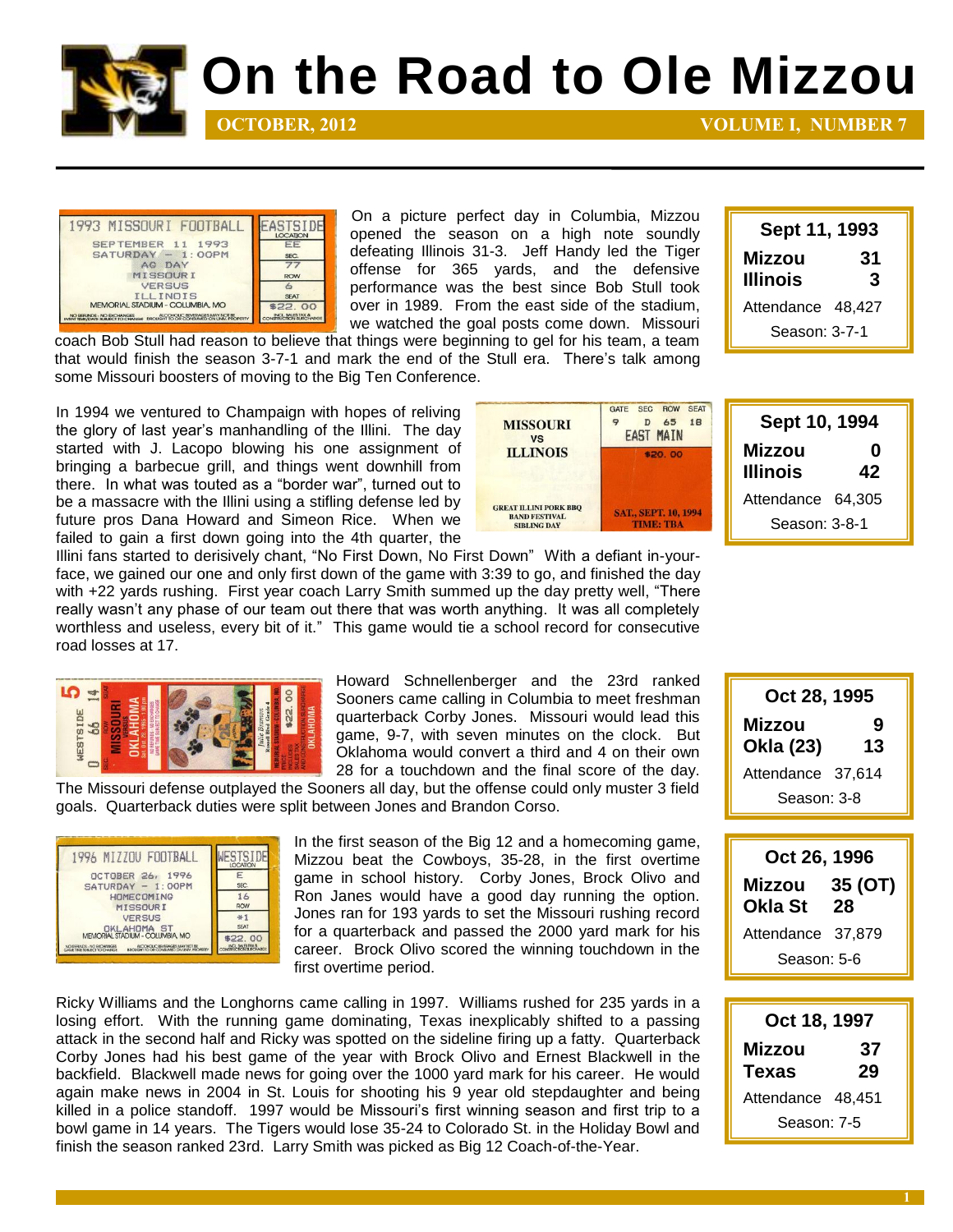**Oct 17, 1998 Mizzou 20 Okla (20) 6** Attendance 61,586 Season: 8-4

Homecoming 1998 would mark the first time that Missouri would defeat Oklahoma since 1983 – 12 straight losses, including a 77-0 drubbing in 1986. The offense would sputter most of the game, but were aided by a solid defense led by DE Justin Smith. Missouri would finish the season ranked 23rd and make a trip to the insight.com Bowl and record a 34-31 victory over

| 1998 FOOTBALL                                                                                                                                                      |                                                        |
|--------------------------------------------------------------------------------------------------------------------------------------------------------------------|--------------------------------------------------------|
| OCTOBER 17, 1998                                                                                                                                                   |                                                        |
| SATURDAY - 1: OOPM                                                                                                                                                 | SEC.                                                   |
|                                                                                                                                                                    | 27                                                     |
| MISSOURI TIGERS                                                                                                                                                    | <b>ROW</b>                                             |
| VERSUS                                                                                                                                                             |                                                        |
| <b>OKLAHOMA</b>                                                                                                                                                    | <b>SEAT</b>                                            |
| MEMORIAL STADIUM-COLUMBIA, MO<br>ALCOHOLIC BEVERAGES MAY NOT BE<br>NO REFUNDS - NO EXCHANGES<br>ME TIME SUBJECT TO CHANGE BROUGHT TO OR CONSUMED ON UNIV. PROPERTY | \$28.00<br>INCL. SALES TAX &<br>CONSTRUCTION SURCHARGE |

West Virginia. In that game, Junior quarterback Marc Bulger went 35 for 51 and 419 yards for the Mountaineers.

|                                                | <b>MISSOURI TIGERS</b><br><b>VERSUS</b>                                                             |        |
|------------------------------------------------|-----------------------------------------------------------------------------------------------------|--------|
| $\Gamma$<br><b>SECTION</b><br>77<br><b>ROW</b> | <b>TEXAS TECH</b><br>October 30, 1999                                                               | 58562  |
| 9<br><b>SEAT</b>                               | Saturday - TBA                                                                                      | E<br>m |
| \$32.00<br><b>PRICE</b>                        | MEMORIAL STADIUM<br>No Refunds . No Exchanges . See Reverse Side<br>Date and Time Subject to Change | 13169  |

In the first ever trip to Columbia for the Red Raiders, Texas Tech would gain +9 yards rushing, with their only score coming on a fumble return. The Tigers ground it out with Zain Gilmore rushing for a school record 45 carries and the defense played a stellar game. Following the game, J. Warren being the nice guy that he is, aided a young lady in distress out of the mud and came home with crusty jeans for his effort.



From the south end zone, we enjoyed a loss to the hated Jayhawks - it don't get much better than this. In a miserable offensive showing, Missouri averaged 0.4 yards-per-carry on 26 carries to net 10 yards rushing. The high point of the day was that threatening rain never materialized. Losing to Kansas on Homecoming would hasten the departure of 7th year coach Larry Smith. After the game, J.



| Oct 14, 2000      |          |
|-------------------|----------|
| Mizzou<br>Kansas  | 17<br>38 |
| Attendance 61,794 |          |
| Season: 3-8       |          |

Mugan regaled a tour bus of lady senior citizens with his manhood, and was overheard to say, "If you've got it, flaunt it."

In 2001, first year coach Gary Pinkel brought a pro-style offense from the U. of Toledo. Fragile quarterback Kirk Farmer started the game and was replaced by Darius Outlaw when Farmer would suffer a lower back strain. Farmer would incur numerous injuries in his career including a broken clavicle, broken leg, torn knee ligament, a toilet paper cut, and a finger broken during an after-hours-party fight. Tailback Zack Abron had a good day rushing, going over 100 yards for the third straight game. Justin Gage was held to two receptions for 14 yards. Texas QB Chris Simms and a talented receiving corps handed Missouri their 42nd straight loss to a top 10 team.

| Oct 27, 2001        |          |
|---------------------|----------|
| Mizzou<br>Texas (7) | 16<br>35 |
| Attendance 51,123   |          |
| Season: 4-7         |          |



Brad Smith started at quarterback as a redshirt freshman for our first night game (6:00 p.m. start). Smith would have a record breaking night, and the 3rd ranked Sooners needed a fake field goal and perfect pass from the defensive end placeholder with 6:33 left to escape Faurot Field. J. Mugan set a game and career record for going three times between Reactor Field and I-70.

| Oct 5, 2002               |          |
|---------------------------|----------|
| Mizzou<br><b>Okla (3)</b> | 24<br>31 |
| Attendance 60,578         |          |
| Season: 5-7               |          |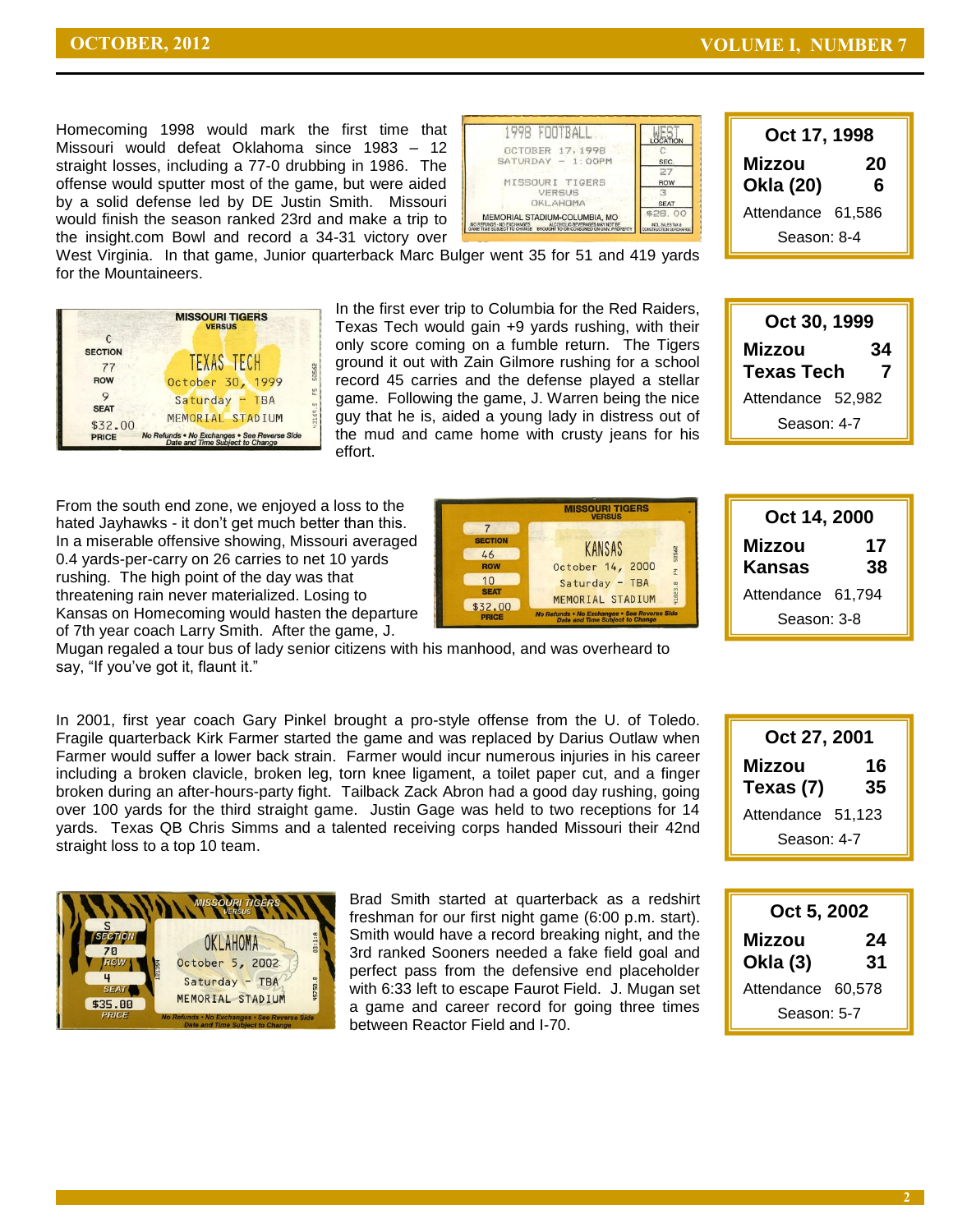**Oct 25, 2003 Mizzou 62 Texas Tech 31** Attendance 60,192 Season: 8-5

Sheryl Crow, a 1984 MU graduate, served as Grand Marshal for Homecoming 2003. In an epic display of offense, Brad Smith would set Missouri records for quarterback rushing yards (291), yards-per-carry (15.3) and touchdowns (5) and would go over the 5000 yard mark for his career. After this whoopin' of Texas Tech, Missouri would enter the AP poll at 21st. We would end the season with a trip to the



Independence Bowl, losing to Arkansas 27-14. On the way home, a crossover accident with fatalities would leave us parked on I-70 for an extended period and cause extreme distress to Mugan's bladder.

The production of Brad Smith and the tight end duo of Martin Rucker and Victor Sesay enabled Missouri to jump to a 17-0 lead only to collapse mightily. Missouri would lose this game on a 28 yard field goal with 49 seconds left. A costly mixed-signal between the bench and Smith in the 4th quarter with the score tied and facing third-

**MIZZOU TIGERS**  $\mathsf{s}$ **ROV** OKLAHOMA STATE 78 October 23, 2004 1 Saturday - TBA PRICE \$40.00 MEMORIAL STADIUM  $\leq$ 

**Oct 23, 2004 Mizzou 17 Okla St (22) 20** Attendance 66,133 Season: 5-6

and-4 resulted in Brad Smith handing off to 3rd string tailback Beau Viehmann. Immediately following the football game, the Paige Laurie Sports Arena would host its first basketball game. Back at the St. Charles commuter lot, the day was capped off with an entertaining game of bumper cars.

In the latest installment of paving paradise to put up a parking lot, Reactor Field was graveled since last we were here and a \$10 parking fee was being collected. Terry F. graciously arrived early to secure parking spots and patiently waited for a call on his cell phone – a



phone that had no service. After consulting with Columbia's finest at the stadium entrance, Jay W. decided to forego the trouble of actually entering the stadium and instead chose to watch the game in the parking lot with his newfound Husker friends. Senior Brad Smith came back from the worst game of his career the week before (when

some fans were calling for his replacement with Chase Daniel), to his best performance with 480 yards of total offense to break yet another Missouri record. Missouri wins 44-24, the identical score as two years previous when Nebraska was last whooped in Columbia. As in 2003, the goal posts came down.



In a break with tradition, a 12 passenger van was rented for the day to provide transportation for all. Jake and Terry choose to not participate in the fun; they did however provide some potent Screwdrivers and Bloody Marys at the first rest stop. For the first time since 2001, we see someone besides Brad Smith start at quarterback

– sophomore Chase Daniel from Southlake Carroll HS in Texas. After passing for 5 touchdowns the week before against Murray State, Daniel decided to run against Ole Miss and was the leading rusher in the game with 89 yards on 13 carries. The Missouri defense played a solid game holding the Rebels to a lone score following a fumbled punt return late in the second quarter. Missouri would end the season with a 39-38 loss to Oregon State in the Sun Bowl.

| Oct 22, 2005      |    |
|-------------------|----|
| Mizzou<br>44      |    |
| Nebraska          | 24 |
| Attendance 60,641 |    |
| Season: 7-5       |    |

| Sept 9, 2006              |         |
|---------------------------|---------|
| Mizzou<br><b>Ole Miss</b> | 34<br>7 |
| Attendance 51,112         |         |
| Season: 8-5               |         |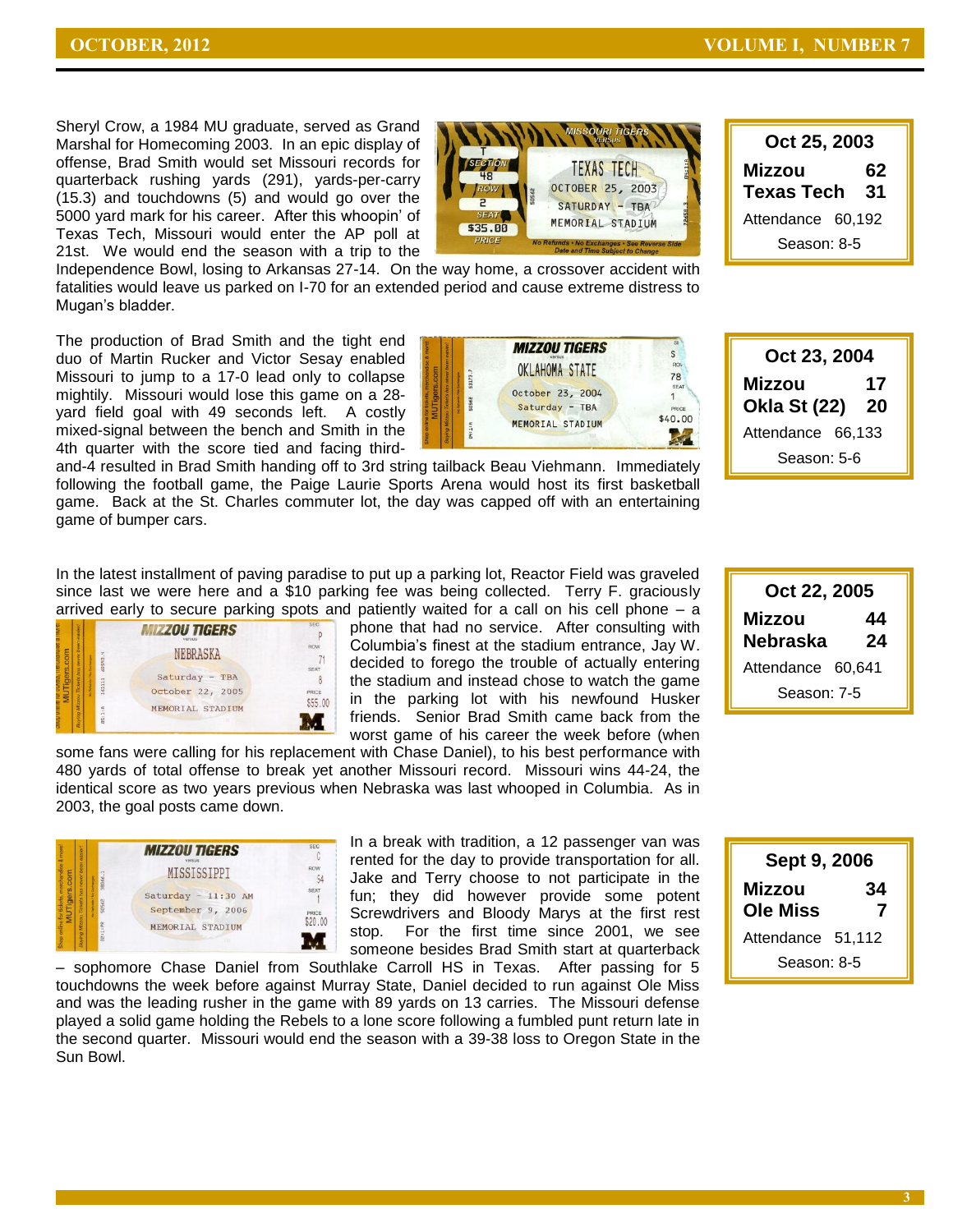**Oct 20, 2007 Mizzou (15) 41 Tex Tech (22) 10** Attendance 63,396 Season: 12-2

An unfortunate misplacement of the tickets by the organization committee resulted in the need to get replacements at the will-call window. The Reactor Field parking lot filled up before we made it there, and as Terry F. neglected to bring his side arm, he was unable to secure us a spot. We found a space at a private residence on Providence Road that worked out quite well. The Tiger defense



defied logic to hold the No. 1 offense in the country to just 10 points – 40 points below their season average, and intercepted Graham Harrell four times, sacked him 3 times and stopped 4 of 7 fourth-down conversion attempts. Mizzou finished the 2007 season winning a school record 12 games, the Big 12 North, the Cotton Bowl, and with a final AP ranking of fourth. Chase Daniel finished fourth in the Heisman balloting and Jeremy Maclin became the first Mizzou freshman to win consensus first-team All-American honors.

Once again, we visited our friends on south Providence Road for four hours of tailgating fun preceding a 7:00 p.m. kickoff. What was anticipated to be a shootout between two teams among the highest scoring offenses in the county, turned out to be more of a misfire. Chase



Daniel, looking out of sorts all night, threw three interceptions and was at the helm for his first three-and-out possession of the year. Mr. Automatic, Jeff Wolfert, had a field goal blocked and also missed a 52-yarder. A capacity crowd and a national ESPN audience saw national championship and Heisman

Trophy hopes fizzle. In what could have been a dramatic come-from-behind victory with three minutes to go and 65 yards to cover, Daniel threw his third interception of the night. Mizzou drops to No. 11 and Oklahoma St. jumps to No. 8 following this game. We finish the season winning the Big 12 North for the second season in a row, and record an overtime win in the Alamo Bowl against Northwestern. Six Tigers are drafted into the NFL: Jeremy Maclin, Ziggy Hood, William Moore, Chase Coffman, Colin Brown and Stryker Sulak. Chase Daniel signs with the Redskins as a free agent, is cut preseason and signs with the Saints practice squad.





*Oct 2009 UPDATE* – **Good News!** The long lost tickets from the 2007 season have been recovered. The Organization Committee reports that the tickets were recovered from underneath a "mountain of crap" in the basement of the committee chair.